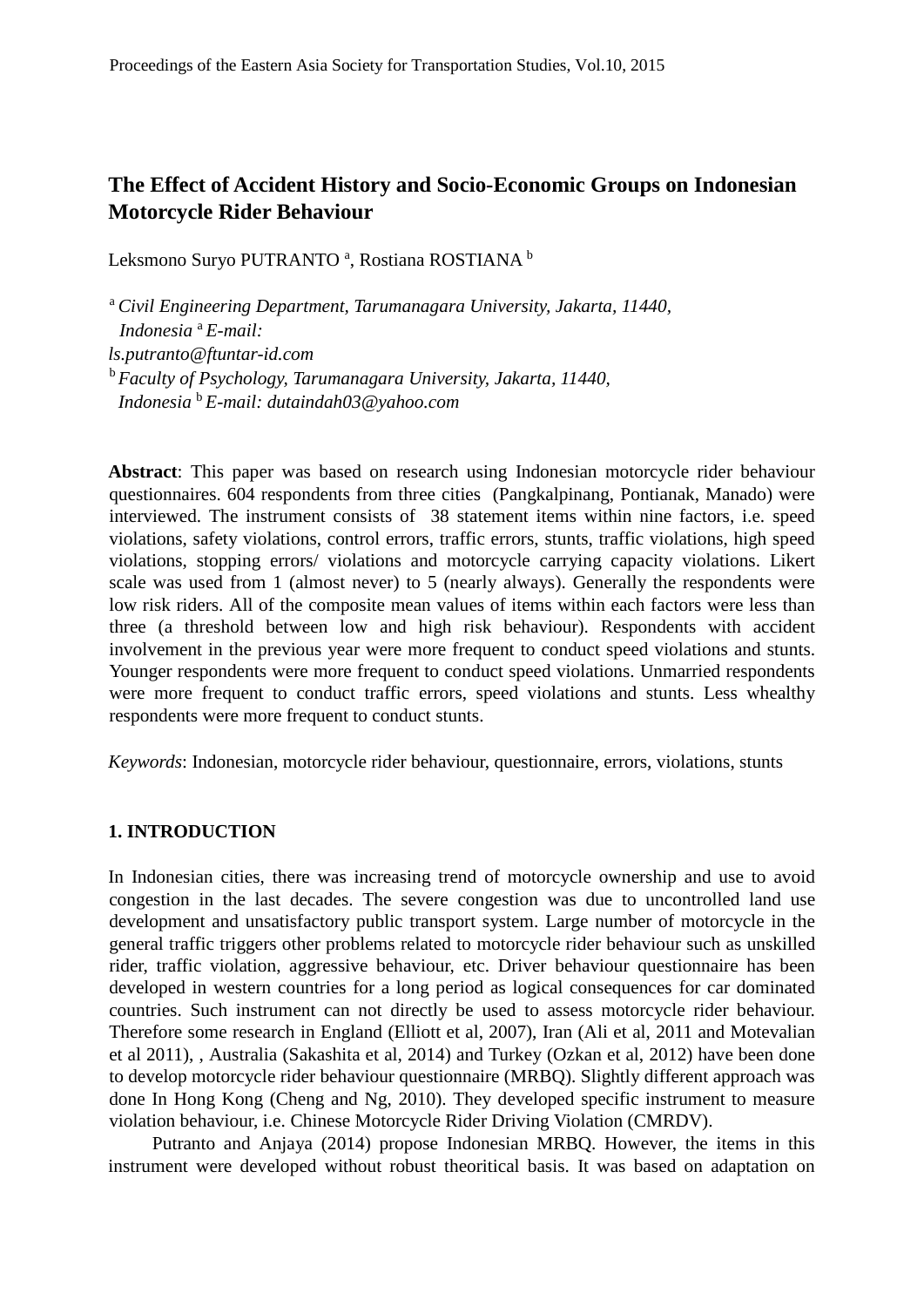theory for development of driver behaviour questionnaire, DBQ (Reason et al, 1990) research on effect of external disturbance to car driver and motorcycle rider behaviours (Putranto and Kurniawan, 2013). Elliot et al (2007) stated the difference between DBQ and MRBQ, i.e. in the context of motorcyclists' behaviour, it could be hypothesised that a type of behaviour relating to control of the vehicle is likely to be more important than it is for car driving. This is because motorcycling is inherently much more demanding on control skills than car driving (Elliot et al, 2007).

Furthermore, MRBQ is sensitive to local customs. Items about protective clothing in England (Elliot et al, 2007) were not relevant in developing countries such as Iran (Motevalian et al, 2011) and Indonesia. In Iran, "carry passengers for money" seems to be illegal (Motevalian e al, 2011), whilst in Indonesia "motorcycle taxi" (called as "ojek" in local term) is a common "public transport" although not formally mentioned in Indonesian Traffic and Land Transport Law No. 22/ 2009. Therefore the needs to develop Indonesian MRBQ is justified. The Indonesian MRBQ (Putranto and Rostiana, 2014a) was used in three cities in Indonesia (Pangkalpinang, Pontianak and Manado). Originally, 38 statement items in Indonesian MRBQ were gouped into six subscales (factors), i.e. speed violations (SV), safety violations (SAV), control errors (CE), traffic erros (TE), stunts (S) and traffic violations (TV) as used in Persian MRBQ (Motevalian et al, 2011). Effects of accident history and socio economic factors to these six factors were reported in Putranto and Rostiana (2014b). However, based on factor analysis conducted by Putranto and Rostiana (2015), nine factors were extracted. This paper is intended to evaluate effects of accident history and socio economic factors to these nine factors.

#### **2. LITERATURE REVIEW**

There were several driver behaviour questionnaire (DBQ) in some countries. One of them was Manchester DBQ (Lawton et al, 1997). Respondents were asked to rate using Likert scale from 1 (never) to 6 (almost always) their frequency to conduct aggresive, violation, erorr and lapse behaviours.

Earlier, Furnham and Saipe (1993) developed specific DBQ for driver with no previous involvement in traffic violations. Horwood and Fergusson (2000) in a study on relationship between drink driving and traffic accident within young drivers group in New Zealand used DBQ developed by Reason et al (1991) in England with necessary adjustment for New

Zealand condition. Xie and Parker (2002) considered Chinese culture to modify Manchester DBQ. As a result accuracy of Chinese DBQ to predict traffic violations was improved. An example of spesific Chinese culture was identifying him/ her self as a colleague of police officers. Cultural factors were also considered by Lajunen et al (2004) when using Manchester DBQ in a research in Netherland and Finland. Sullman et al (2002) found that DBQ for four wheeler drivers can be used for truck drivers in New Zealand.

Reason et al (1990) defined violation as deliberate (though not necessarily reprehensible) deviations from those practices believed necessary to maintain the safe operation of a potentially hazardous system. Reason et al (1990) defined errors as the failure of planned actions to achieve their intended consequence. Errors can involve two psychologically distinct kinds of 'straying': the unwitting deviation of action from intention *(slips* and *lapses);* and the departure of planned actions from some satisfactory path towards a desired goal *(mistakes).*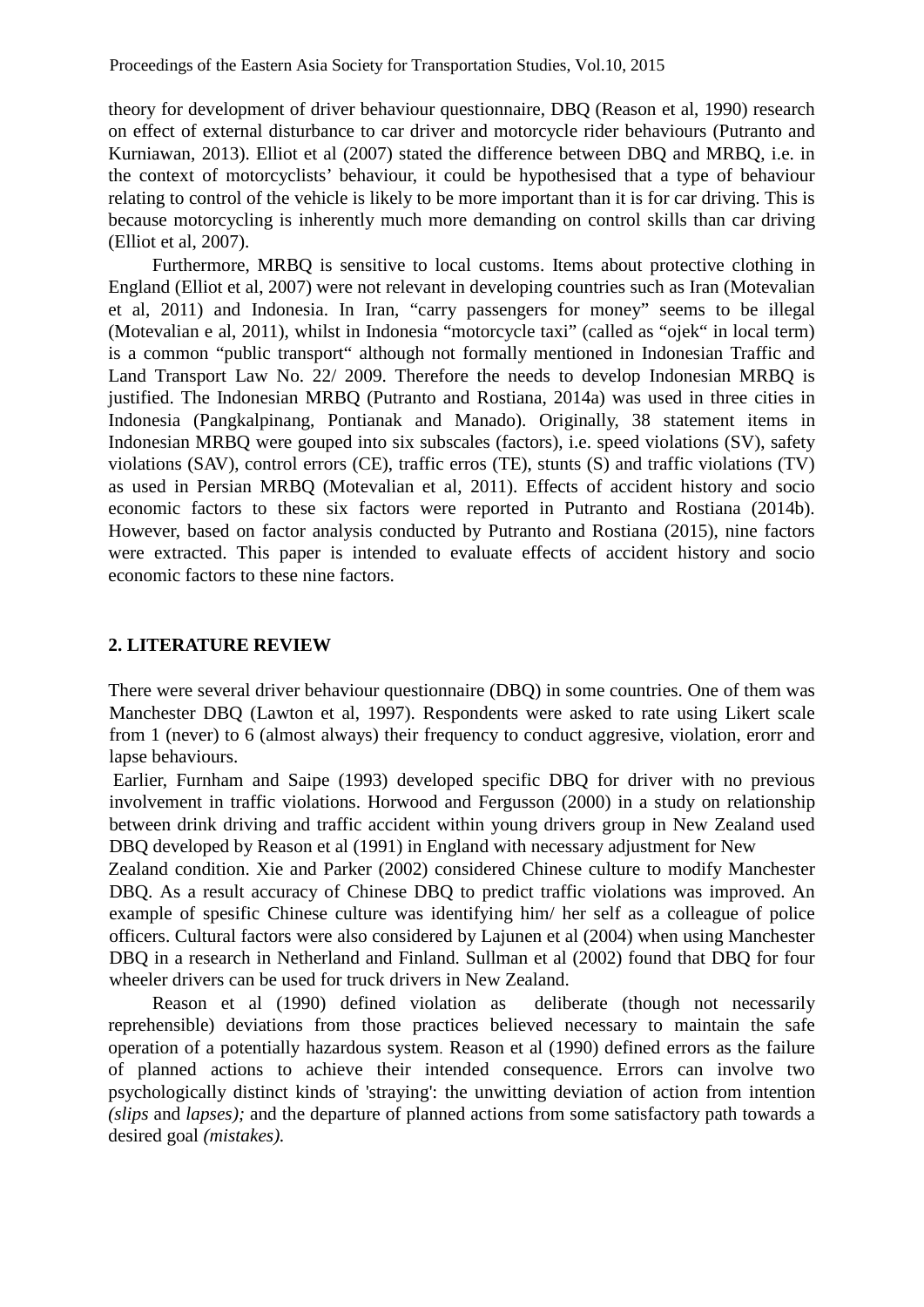As mentioned before, motorcycling is inherently much more demanding on control skills than car driving (Elliot et al, 2007). Therefore they developed motorcycle rider behaviour questionnaire (MRBQ). They extracted 43 indicators in five factors, i.e. traffic violations, speed violations, stunts, traffic errors and safety equipments. In Persian MRBQ (Motevalian et al, 2011), the first four factors were the same with MRBQ developed by Elliot et al (2007), i.e. traffic violations, speed violations, stunts and traffic errors. However, safety equipments factor was not in Persian MRBQ as the use of motorcycle rider protective clothings was not common in Iran. As substitutes, Persian MRBQ added two other factors, i.e. safety violations and traffic violations. In Australian MRBQ (Sakashita et al, 2014), there were four factors, i.e. errors (without distinction between traffic errors and control errors), speed violations, stunts and protective clothings (similar with safety equipments).

Instead of developing Chinese MRBQ Tiongkok, Cheng and Ng (2010) developed CMRDV (Chinese Motorcycle Rider Driving Violation). This questionnaire only consists of two factors, i.e. aggressive violations and ordinary violations.

As stated in the introduction, Putranto and Rostiana (2014a) developed Indonesian MRBQ with 38 item statements. Respondents were asked to rate using Likert scale from 1 (never) to 5 (almost always) their frequency to conduct each item statement. The followings are list of 38 statement items, beginning the two or three digits letter factor code (representing six factors in Persian MRBQ) and one or two digits statement item number:

- TE1-Fail to notice that pedestrians are crossing when turning into a side street from a main road
- TE2-Not notice someone stepping out from behind a parked vehicle until it is nearly too late
- TE3-Pull out on to a main road in front of a vehicle that you had not noticed, or whose speed you have misjudged
- TE4-Fail to notice or anticipate that another vehicle might pull out in front of you and have difficulty stopping
- TE5-Queuing to turn left on a main road, you pay such close attention to the main traffic that you nearly hit the vehicle in front
- TE6-Distracted or pre-occupied, you belatedly realise that the vehicle in front has slowed and you have to brake hard to avoid a collision
- TE7-Attempt to overtake someone that you had not noticed to be signalling a left turn
- TE8-When riding at the same speed as other traffic, you find it difficult to stop in time when a traffic light has turned against you
- TE9-Ride so close to the vehicle in front that it would be difficult to stop in an emergency
- TE10-Run wide when going round a corner
- SV11-Ride so fast into a corner that you feel like you might lose control
- SV12-Exceed the speed limit on a country/rural road
- SV13-Disregard the speed limit late at night or in the early hours of the morning
- SV14-Exceed the speed limit on a motorway
- SV15-Exceed the speed limit on a residential road
- SV16-Race away from traffic lights with the intention of beating the driver/rider next to you
- SV17-Ride between two lanes of fast moving traffic
- SV18-Get involved in unofficial 'races' with other riders or drivers
- SV19-Ride so fast into a corner that you scare yourself
- S20-Attempt to do, or actually do, a wheelie
- S21-Intentionally do a wheel spin
- CE22-Find that you have difficulty controlling the bike when riding at speed
- CE23-Skid on a wet road or manhole cover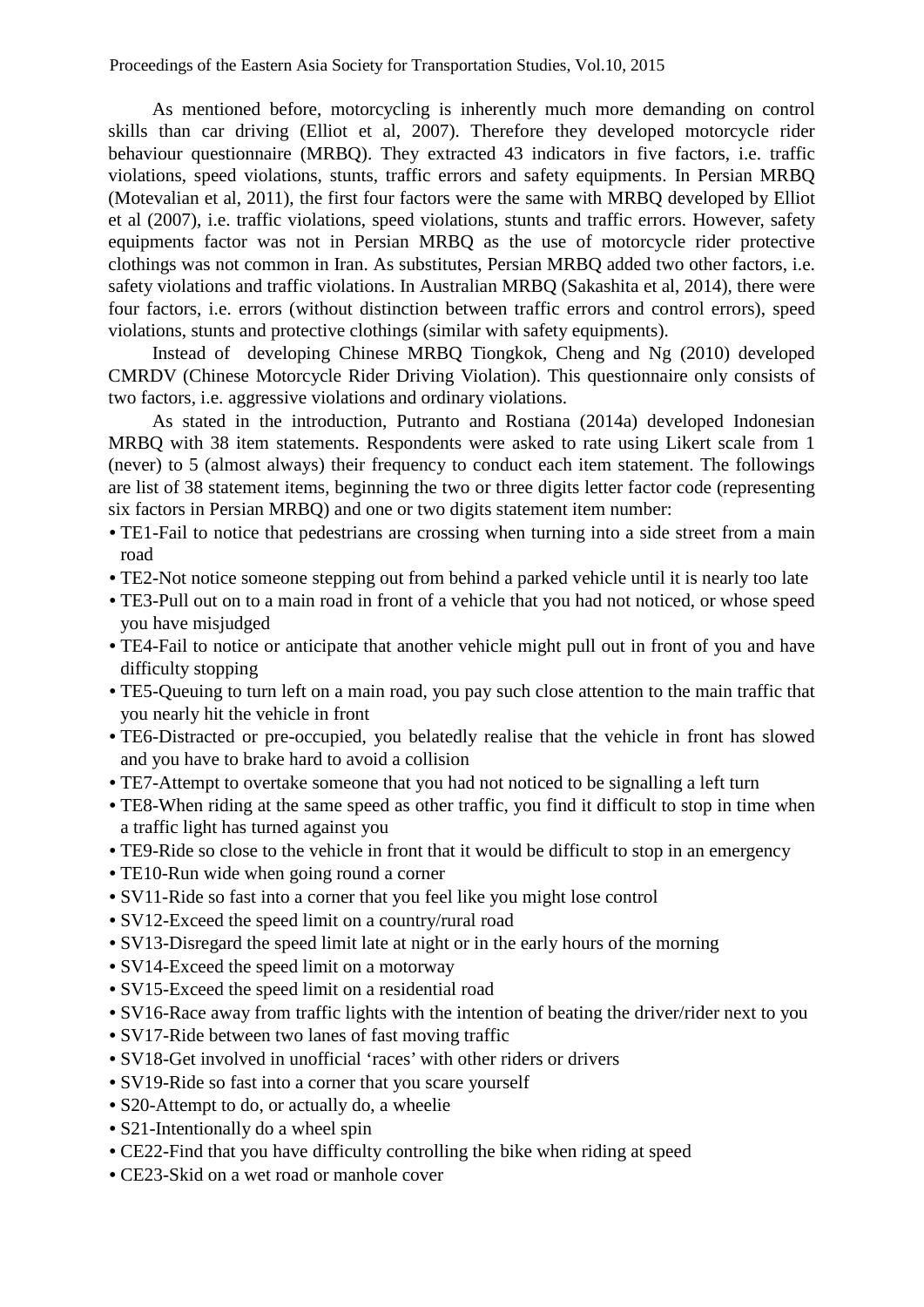Proceedings of the Eastern Asia Society for Transportation Studies, Vol.10, 2015

- CE24-Driver deliberately annoys you or puts you at risk
- SV25-Ride when taking drugs or medications which might have effects on your riding
- TV26-Cross junction when traffic light is red
- TV27-Riding in opposite direction of road way
- TV28-Riding in sidewalk
- TV29-Call with mobile phone while riding
- TV30-Smoking while riding
- SAV31-Using helmet without chin straps or not fastening it.
- CE32-Carry a large carriage with motorcycle
- SAV33-Carry more than one passenger with your motorcycle
- S34-Have a crash with a parked vehicle and make damage to it, but escape from crash scene
- SAV35-Riding with an impaired motorcycle
- SAV36-Riding without helmet
- SAV37-Carry a passenger who have not worn helmet
- CE38-Delay in noticing the car in front of you when opening door suddenly and control your motorcycle difficulty

The instrument was then used to evaluate effects of accident histroy and socio economic factors to motorcycle rider behaviours in three cities (Pangkal Pianang, Pontianak and Manado). The works reported in Putranto and Rostiana (2014b) were using six factors in Persian MRBQ to group the item statements. Mean of composite factor scores (from item statements within each factor) were calculated to represent each factor. The followings were the summary of the findings:

- The respondents were relatively low risk riders as the mean of composite factor scores were less then three which is a marginal score between safe and risky behaviours.
- Stunts were consistently least frequent behaviours within all groups of respondents with mean of composite factor scores less than 1.4.
- Respondents involve in at least an accident within last one year tend to conduct all factors more frequently compare to respondents with no accident history within last one year.
- Male respondents tend to conduct speed violations and stunts compare to female respondents.
- Younger respondents from young adult age group (18-39 years old) tend to conduct more frequent speed violations compare to respondents from older age group.
- Unmarried respondents tend to conduct more frequent traffic erros, speed violations and stunts compare to married respondents.
- Unexpectedly, whealtier (identified from higher monthly expenditure as a proxy) respondents tend to conduct more frequent stunts compre to less whealthy respondents.

Instead of only six factors as in Persian MRBQ, Putranto and Rostiana (2015) found nine factors as follows:

- SV\*-Speed violations (SV11, SV12, SV15, SV16, SV17, SV19, TE6, TE10)
- SAV\*-Safety violations (SAV31, SAV36, SAV37)
- TE\*-Traffic errors (TE1, TE2, TE3, CE22)
- HSV\*-High speed violations (SV13, SV14)
- S<sup>\*</sup>-Stunts (S20, S21, SV25)
- CE\*-Control errors (CE23, CE24, CE38)
- SEV\*-Stopping errors/ violations (TE8, TE9, TV26, S34)
- TV\*-Traffic violations (TV27, TV28)
- MCCV\*-Motorcycle carrying capacity violations (CE32, SAV33, SAV35)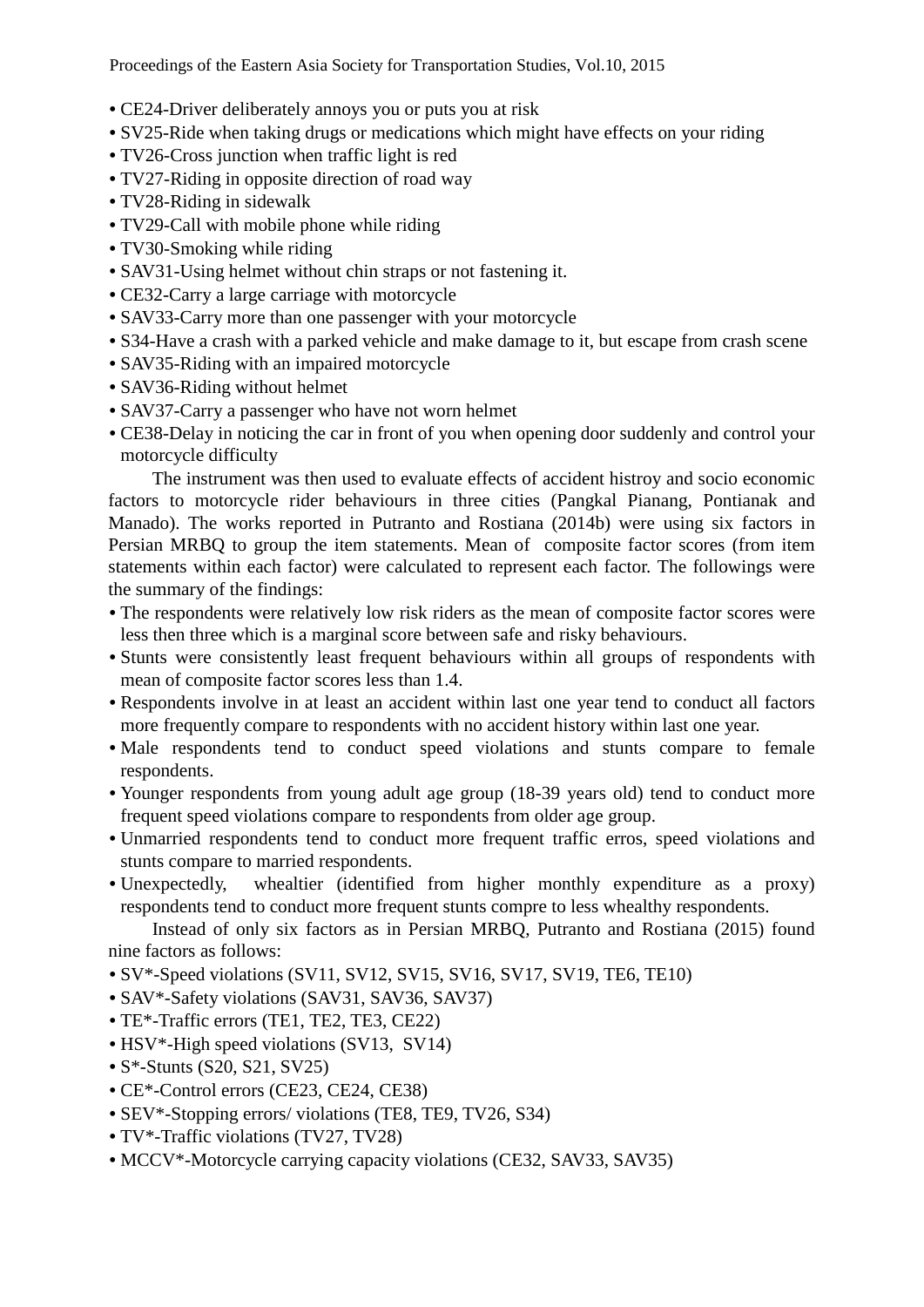Proceedings of the Eastern Asia Society for Transportation Studies, Vol.10, 2015

It can be seen that some factors were combination of statement items from more than one factor in Persian MRBQ. However these new factor membership were not only statistically justified but also logic. On the other hand there were additional three factors. One of them was high speed violations containing statement items related to speed violations in high speed situation (off peak hours and motorway) apart from the original factor in Persian MRBQ, i.e. speed violation. This paper is intended to evaluate effects of accident history and socio economic factors to nine factors found in Putranto and Rostiana (2015). The reader are asked to aware that in Putranto and Rostiana (2014b) only six factors from Persian MRBQ were used for analysis.

## **3. METHODOLOGY**

Data collection was conducted in three of five original cities in the research proposal. As the funding granted by the Directorate General of Higher Education was ony about 65% of the proposed budget, some modification was made as indicated in Table 1.

| <b>Research Proposal Research Implementation</b> |     |                  |             |  |  |
|--------------------------------------------------|-----|------------------|-------------|--|--|
| <b>Cities</b>                                    |     | Number of Cities | Number of   |  |  |
|                                                  |     | Respondents      | Respondents |  |  |
| Pontianak 120                                    |     | Pontianak        | 203         |  |  |
| Manado                                           | 120 | Manado           | 200         |  |  |
| Medan                                            | 120 | Pangkalpinang    | 201         |  |  |
| Surabaya                                         | 120 |                  |             |  |  |
| Ambon                                            | 120 |                  |             |  |  |
| Total                                            | 600 |                  |             |  |  |

Tabel 1. Modification of number of cities and number of respondents

It can be seen that although number of cities were decrease but number of total resepondents were still above 600. Finally 604 questionnaires were completely filled. Survey in Pontianak (representing Kalimantan/ Borneo island) and Manado (representing Sulawesi island) were conducted as proposed (although number of respondents was increased). In these cities research counter parts supported by local students were available. Medan (representing Sumatra island) was removed due to inavailability of research counterpart and replaced with Pangkalpinang. The replacement city had a unique characteristics regarding motorcycle riders, i.e. balance gender ratio between male and female riders and high proportion of very young riders (younger than licensing age). Knowledge on riders in Java island can be represented by two preliminary surveys by the research team in Jakarta (Putranto and Anjaya, 2014) and (Putranto et al, 2014). Even the questionnaires used in Pontianak, Pangkalpinang and Manado was based on questionnaire improvement process after surveys in Jakarta. One of the feature of improvements was combination of *favourable* and *unfavourable* statements in the questionnaire to avoid social desirability*.*

Each factor then represented by the mean score of items within the factor. The mean of this composite factor scores were compared between pairs of groups of respondents based on:

• Marital status (married or unmarried)

<sup>•</sup> Monthly expenditure (>3 million IDR or <3 million IDR) as a proxy of wealth level

<sup>•</sup> Gender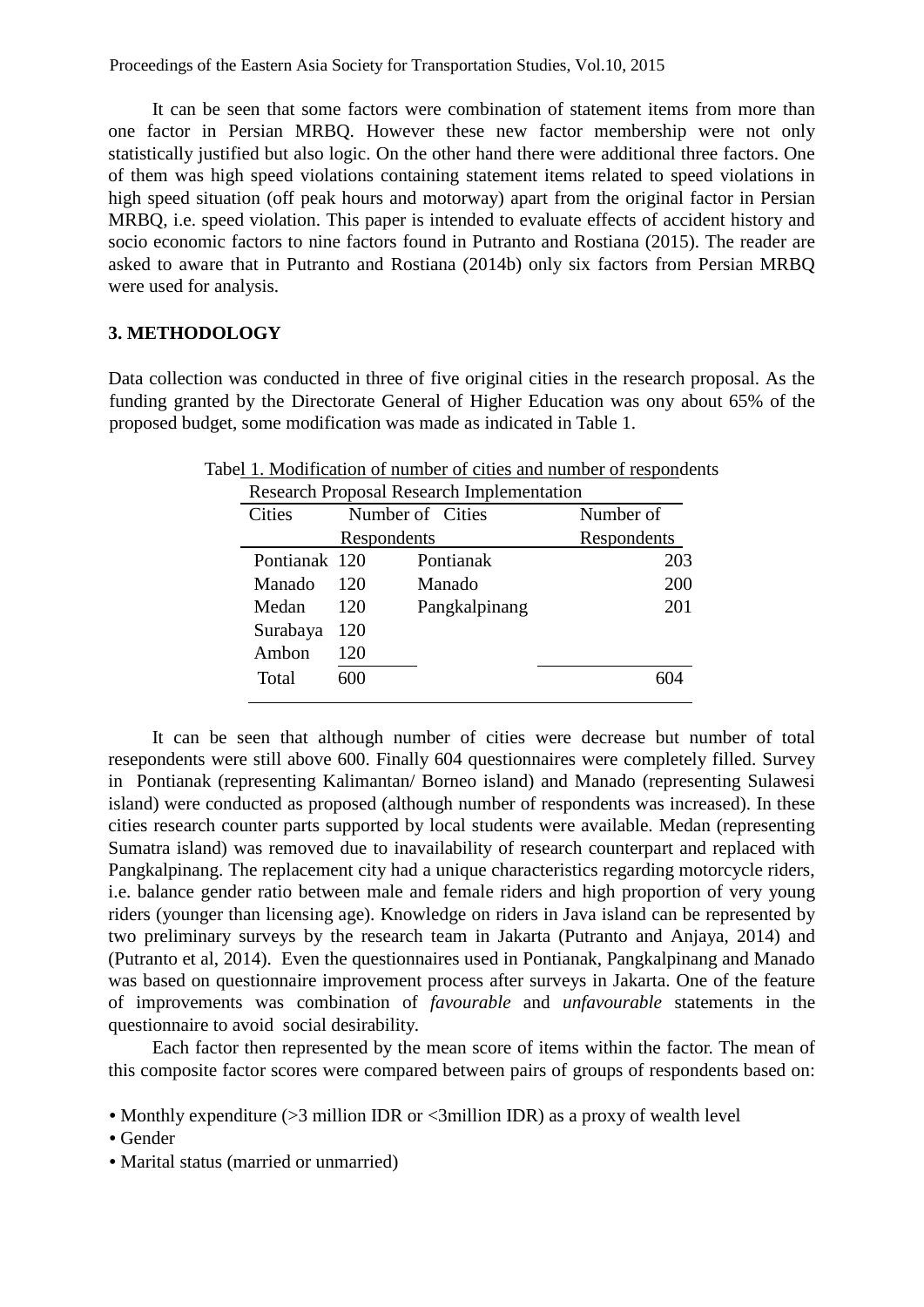- Age (40-60 years old representing middle adulthood or 18-39 years old representing young adulthood in Erikson's stages of development)
- Accident history in the last one year (at least involve in one accident or not)
- Blamed in the accident (blamed or not blamed)

Means of nine composite factors (Putranto and Rostiana, 2015) were compared between groups. A 0.05 significant level was used. IBM SPSS Statistics 22 was used to help analysis.

## **4. CHARACTERISTICS OF RESPONDENTS**

According to prediction of local expert, gender ratio between male and female motorcycle riders in Pangkalpinang is about 1:1. This was not the case for other cities, i.e. about 2:1 in Pontianak and about 3:1 in Manado. The final gender ratio the sample in each city was about 55:45 in Pangkalpinang, 65:35 in Pontianak and 73:27 in Manado respectively. The overal gender ratio in three cities was 64:36.

Respondents ini Pangkalpinang were between 14 and 60 years old (mean 23.1 years old). Although respondents under licensing age (younger than 17 years old) were only five persons, in real life there was social presure to ride motorcycle in very early age. Respondents in Pontianak were between 18 and 55 years old (mean 24.7 years old). Respondents in Manado were between 16 and 67 years old (mean 26.6 years old). Respondents under licensing age were 3 persons. The overall respondents mean age in 3 cities was 24.8 years old. The other characteristics of 604 respondents filling the Indonesian MRBQ were as presented in Table 2.

| Characteristics                                  | Percentage of respondents |                                |    |        |
|--------------------------------------------------|---------------------------|--------------------------------|----|--------|
|                                                  |                           | Pangkal Pontianak Manado Three |    |        |
|                                                  | Pinang                    |                                |    | Cities |
| Married                                          | 18                        | 23                             | 35 | 25     |
| From outside the province                        |                           |                                | 21 | 10     |
| Live in the capital of province                  | 73                        | 3                              | 27 | 34     |
| Monthly expenditure less than USD 80             | 69                        | 73                             | 56 | 65     |
| Involve in at least an accident in last one year | 83                        |                                | 62 |        |

Table 2. Characteristics of respondents

## **5. SUMMARY OF THE COLLECTED DATA**

Table 3 shows the summary of the collected data. It describes mean scores of each 38 item statement for each city and for three cities.

The respondents in three cities were relatively low risk riders because none of the mean scores were above three. The highest mean score was 2.99 (TV30-smoking while riding in Manado.

Stunts were clearly less frequent conducted. All mean scores of statement items on stunts were less than 1.35. The lowest mean score was 1.04 (S34- have a crash with a parked vehicle and make damage to it, but escape from crash scene) in Pontianak.

If factors in Persian MRBQ were used in three cities, the highest mean of composite factor scores was from control error factor (2.02). This was followed by traffic error (1.98), speed violation (1.93), safety violation (1.85), traffic violation (1.77) and stunt (1.19) respectively. The fact that the mean of composite factor scores from two error related factors were the highest suggested that there were problems with riding skills of respondents from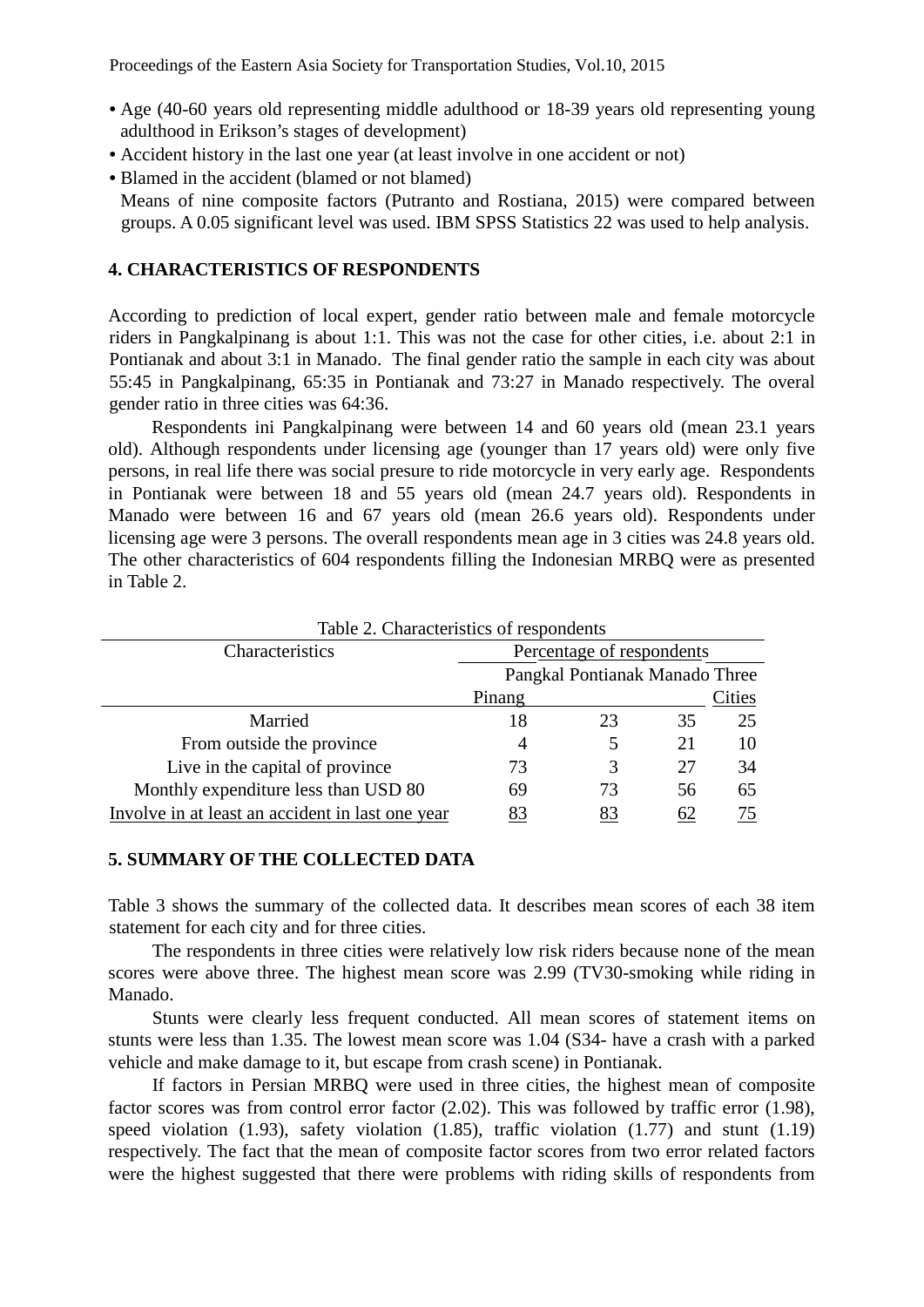three cities. Among three violation factors, the highest mean of composite factor scores was from speed violation factor, suggesting that speed related violations were dominant in three cities. Stunts involve acrobatic movements of motorcycles. Such behaviours require very high riding skills and therefore had scores far below other behaviours.

|                 | Table 3. Summary of the collected data |                          |      |        |  |  |  |
|-----------------|----------------------------------------|--------------------------|------|--------|--|--|--|
| Statement       | Mean Score                             |                          |      |        |  |  |  |
| Item            |                                        | Pangkal Pontianak Manado |      | Three  |  |  |  |
|                 | Pinang                                 |                          |      | Cities |  |  |  |
| TE1             | 1.81                                   | 1.80                     | 1.72 | 1.78   |  |  |  |
| TE <sub>2</sub> | 2.00                                   | 1.96                     | 1.91 | 1.96   |  |  |  |
| TE3             | 2.07                                   | 1.92                     | 2.30 | 2.10   |  |  |  |
| TE4             | 2.34                                   | 2.80                     | 2.03 | 2.39   |  |  |  |
| TE5             | 1.82                                   | 1.70                     | 1.74 | 1.75   |  |  |  |
| TE <sub>6</sub> | 2.53                                   | 2.07                     | 2.35 | 2.31   |  |  |  |
| TE7             | 1.89                                   | 1.72                     | 1.91 | 1.84   |  |  |  |
| TE8             | 1.86                                   | 1.90                     | 1.60 | 1.79   |  |  |  |
| TE9             | 1.85                                   | 1.90                     | 1.87 | 1.87   |  |  |  |
| <b>TE10</b>     | 2.15                                   | 1.74                     | 2.18 | 2.02   |  |  |  |
| <b>SV11</b>     | 1.73                                   | 1.43                     | 1.65 | 1.60   |  |  |  |
| SV12            | 2.04                                   | 1.63                     | 1.95 | 1.87   |  |  |  |
| SV13            | 2.51                                   | 2.09                     | 2.35 | 2.32   |  |  |  |
| SV14            | 2.41                                   | 1.92                     | 2.23 | 2.19   |  |  |  |
| SV15            | 1.92                                   | 1.63                     | 1.85 | 1.79   |  |  |  |
| SV16            | 1.62                                   | 1.51                     | 1.60 | 1.58   |  |  |  |
| SV17            | 1.75                                   | 1.62                     | 1.76 | 1.71   |  |  |  |
| <b>SV18</b>     | 2.72                                   | 1.68                     | 2.54 | 2.31   |  |  |  |
| SV19            | 2.13                                   | 1.57                     | 2.30 | 2.00   |  |  |  |
| S <sub>20</sub> | 1.33                                   | 1.08                     | 1.30 | 1.24   |  |  |  |
| S21             | 1.34                                   | 1.14                     | 1.32 | 1.26   |  |  |  |
| <b>CE22</b>     | 2.26                                   | 1.99                     | 2.15 | 2.13   |  |  |  |
| <b>CE23</b>     | 2.38                                   | 1.90                     | 2.42 | 2.23   |  |  |  |
| <b>CE24</b>     | 2.44                                   | 1.67                     | 2.42 | 2.18   |  |  |  |
| SAV25           | 1.31                                   | 1.24                     | 1.24 | 1.26   |  |  |  |
| <b>TV26</b>     | 1.59                                   | 1.63                     | 1.61 | 1.61   |  |  |  |
| TV27            | 1.53                                   | 1.36                     | 1.70 | 1.53   |  |  |  |
| <b>TV28</b>     | 1.23                                   | 1.16                     | 1.46 | 1.28   |  |  |  |
| <b>TV29</b>     | 2.06                                   | 2.06                     | 1.89 | 2.00   |  |  |  |
| <b>TV30</b>     | 2.62                                   | 1.68                     | 2.99 | 2.43   |  |  |  |
| SAV31           | 1.90                                   | 1.57                     | 2.36 | 1.94   |  |  |  |
| <b>CE32</b>     | 1.87                                   | 1.63                     | 1.98 | 1.83   |  |  |  |
| SAV33           | 2.19                                   | 1.68                     | 2.37 | 2.08   |  |  |  |
| S34             | 1.09                                   | 1.04                     | 1.08 | 1.07   |  |  |  |
| SAV35           | 1.53                                   | 1.16                     | 1.36 | 1.35   |  |  |  |
| SAV36           | 2.07                                   | 1.81                     | 2.33 | 2.07   |  |  |  |
| SAV37           | 2.58                                   | 2.00                     | 2.63 | 2.40   |  |  |  |
| <b>CE38</b>     | 1.87                                   | 1.47                     | 1.79 | 1.71   |  |  |  |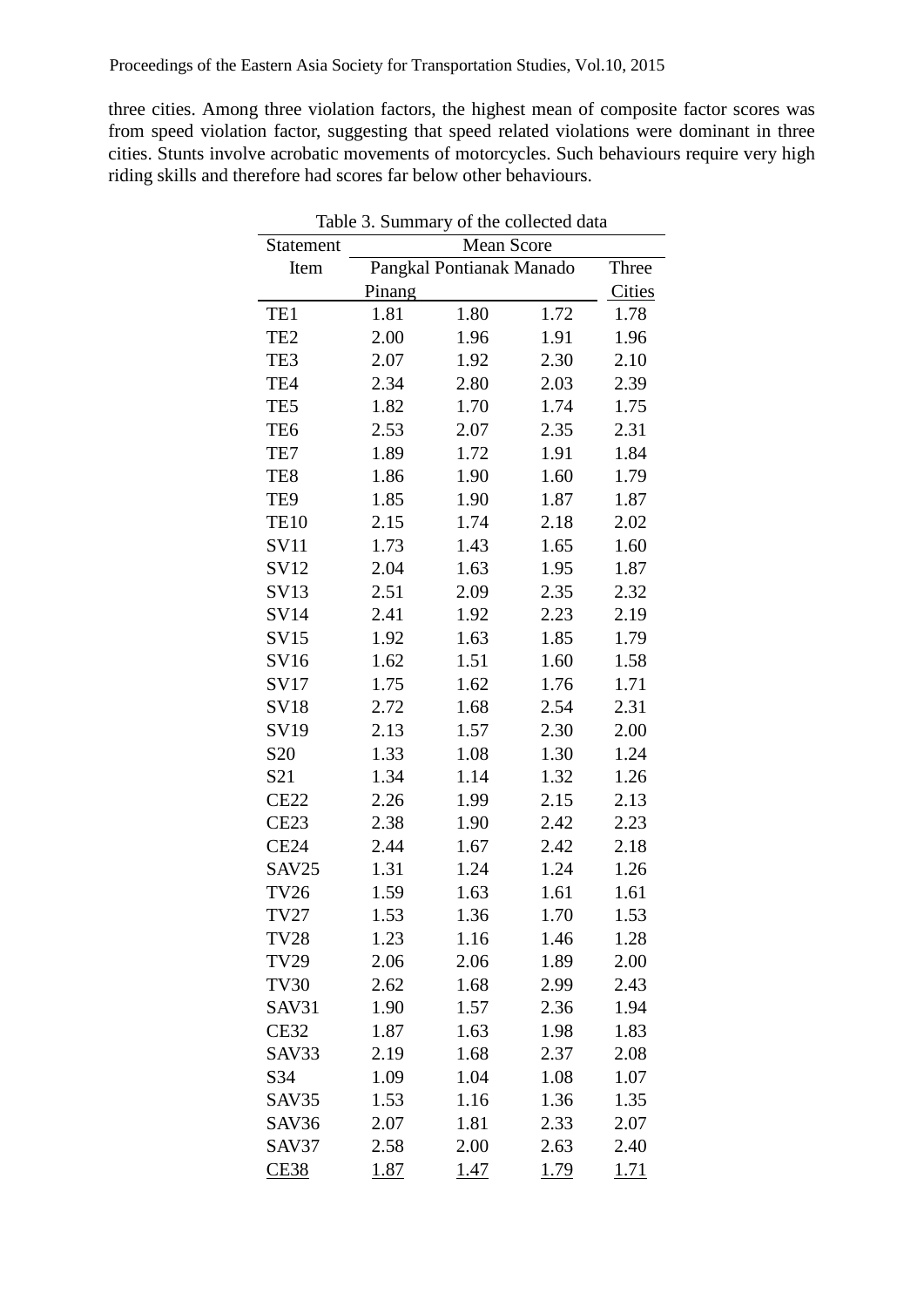## **6. EFFECTS OF ACCIDENT HISTORY AND SOCIO ECONOMIC GROUPS**

Tables 4 to 9 show the results of mean difference t-test of factors composite scores between different accident history in the last one year and different socio economi groups. Table 4 shows that respondents involved in at least an accident in the last one year were more frequently conduct speed violations, safety violations, high speed violations, stunts, control errors and traffic violations. Table 5 shows that there were no significant difference of motorycle rider behaviours in three cities between blame/ not blamed respondents as guilty rider in the accident.

Table 4. Factors Composite Scores from Different Accident History Group Mean Difference

|         | <b>Mean Composite Scores</b>              |                                      |                    |                      |                          |  |  |
|---------|-------------------------------------------|--------------------------------------|--------------------|----------------------|--------------------------|--|--|
| Factors | Have<br>Accident<br>History#<br>$(N=146)$ | No Accident<br>History#<br>$(N=458)$ | Mean<br>Difference | Significant<br>Level | Significant?<br>(Yes/No) |  |  |
| $SV^*$  | 2.145                                     | 1.780                                | 0.365              | < 0.001              | Yes                      |  |  |
| $SAV^*$ | 2.303                                     | 2.084                                | 0.219              | 0.004                | Yes                      |  |  |
| TE*     | 1.968                                     | 1.935                                | 0.033              | 0.575                | N <sub>o</sub>           |  |  |
| $HSV*$  | 2.613                                     | 2.136                                | 0.477              | < 0.001              | Yes                      |  |  |
| $S^*$   | 1.397                                     | 1.210                                | 0.187              | 0.002                | Yes                      |  |  |
| $CE^*$  | 2.246                                     | 1.971                                | 0.275              | < 0.001              | Yes                      |  |  |
| $SEV^*$ | 1.678                                     | 1.556                                | 0.122              | 0.058                | N <sub>o</sub>           |  |  |
| $TV^*$  | 1.579                                     | 1.353                                | 0.226              | 0.003                | Yes                      |  |  |
| $MCV^*$ | 1.824                                     | 1.728                                | 0.096              | 0.141                | N <sub>o</sub>           |  |  |

# accident history in the last one year

Table 5. Factors Composite Scores from Different Blamed Group Mean Difference

|         | <b>Mean Composite Scores</b> |          |            |             |                |
|---------|------------------------------|----------|------------|-------------|----------------|
| Factors | <b>Not</b><br>Blamed##       | Blamed## | Mean       | Significant | Significant?   |
|         | $(N=90)$                     | $(N=51)$ | Difference | Level       | (Yes/No)       |
| $SV^*$  | 2.131                        | 2.139    | $-0.009$   | 0.948       | N <sub>o</sub> |
| $SAV^*$ | 2.311                        | 2.261    | 0.050      | 0.741       | N <sub>0</sub> |
| TE*     | 1.971                        | 1.984    | $-0.013$   | 0.903       | No             |
| $HSV*$  | 2.461                        | 2.755    | $-0.294$   | 0.172       | No             |
| $S^*$   | 1.363                        | 1.431    | $-0.069$   | 0.533       | No             |
| $CE^*$  | 2.274                        | 2.143    | 0.131      | 0.353       | N <sub>0</sub> |
| $SEV^*$ | 1.589                        | 1.779    | $-0.191$   | 0.110       | N <sub>0</sub> |
| $TV^*$  | 1.589                        | 1.598    | $-0.009$   | 0.951       | No             |
| $MCV^*$ | 1.789                        | 1.876    | $-0.087$   | 0.527       | No             |

## blamed as the guilty rider in the accident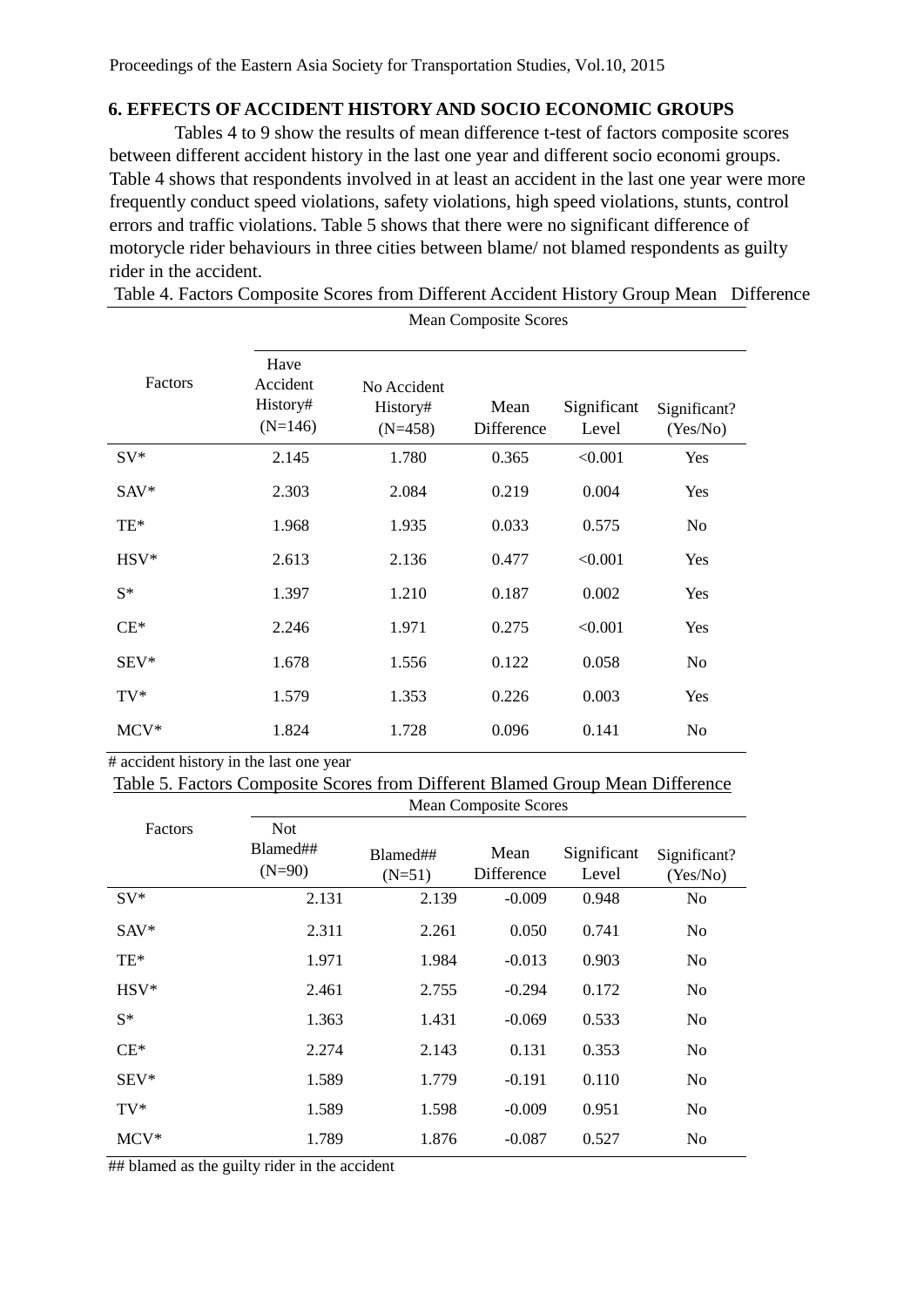Surprisingly, whealtier respondents tend to conduct motorcycle carrying capacity violations compare to less whealtier respondents (Table 6). Compare to female respondents, male respondents were more frequently conduct speed violations, high speed violations, stunts, stopping errors/ violations and motorcycle carrying capacity violations (Table 7).

Table 6. Factors Composite Scores from Different Monthly Expenditure Group Mean Difference

|         | <b>Mean Composite Scores</b>                         |                        |                    |                    |                          |  |  |
|---------|------------------------------------------------------|------------------------|--------------------|--------------------|--------------------------|--|--|
| Factors | $\leq$ 3 Millions IDR $\geq$ 3 Millions<br>$(N=556)$ | <b>IDR</b><br>$(N=48)$ | Mean<br>Difference | gnificant<br>Level | Significant?<br>(Yes/No) |  |  |
| $SV^*$  | 1.865                                                | 1.906                  | $-0.042$           | 0.668              | N <sub>o</sub>           |  |  |
| $SAV^*$ | 2.138                                                | 2.124                  | 0.014              | 0.908              | No                       |  |  |
| $TE*$   | 1.932                                                | 2.075                  | $-0.143$           | 0.125              | N <sub>0</sub>           |  |  |
| $HSV*$  | 2.249                                                | 2.281                  | $-0.032$           | 0.852              | N <sub>0</sub>           |  |  |
| $S^*$   | 1.243                                                | 1.396                  | $-0.153$           | 0.106              | N <sub>0</sub>           |  |  |
| $CE^*$  | 2.027                                                | 2.160                  | $-0.132$           | 0.233              | No                       |  |  |
| $SEV^*$ | 1.569                                                | 1.781                  | $-0.212$           | 0.086              | N <sub>0</sub>           |  |  |
| $TV^*$  | 1.393                                                | 1.573                  | $-0.180$           | 0.071              | N <sub>0</sub>           |  |  |
| $MCV^*$ | 1.723                                                | 2.077                  | $-0.354$           | 0.005              | Yes                      |  |  |

| Table 7. | imposite Scores from Differe it Gender Gro ip Mean ifference |  |
|----------|--------------------------------------------------------------|--|
|          | $\mathbf{M}$ $\alpha$ $\alpha$                               |  |

|         | <b>Mean Composite Scores</b> |                      |                    |                      |                          |  |  |
|---------|------------------------------|----------------------|--------------------|----------------------|--------------------------|--|--|
| Factors | Male<br>$(N=389)$            | Female $(N=$<br>215) | Mean<br>Difference | Significant<br>Level | Significant?<br>(Yes/No) |  |  |
| $SV^*$  | 1.921                        | 1.772                | 0.149              | 0.005                | Yes                      |  |  |
| SAV*    | 2.150                        | 2.114                | 0.035              | 0.609                | N <sub>o</sub>           |  |  |
| TE*     | 1.919                        | 1.988                | $-0.069$           | 0.190                | N <sub>o</sub>           |  |  |
| HSV*    | 2.346                        | 2.081                | 0.264              | 0.007                | <b>Yes</b>               |  |  |
| $S^*$   | 1.312                        | 1.152                | 0.160              | < 0.001              | <b>Yes</b>               |  |  |
| $CE*$   | 2.063                        | 1.992                | 0.071              | 0.256                | N <sub>o</sub>           |  |  |
| $SEV^*$ | 1.623                        | 1.519                | 0.104              | 0.039                | <b>Yes</b>               |  |  |
| $TV^*$  | 1.422                        | 1.381                | 0.040              | 0.475                | N <sub>o</sub>           |  |  |
| $MCV^*$ | 1.809                        | 1.647                | 0.162              | 0.003                | Yes                      |  |  |

Table 8 shows that compare to maried respondents, unmarried respondents tend to conduct speed violations, high speed violations and stunts more frequently. Table 9 shows that younger respondents (<40 years old) tend to conduct speed violations and high speed violations more frequently.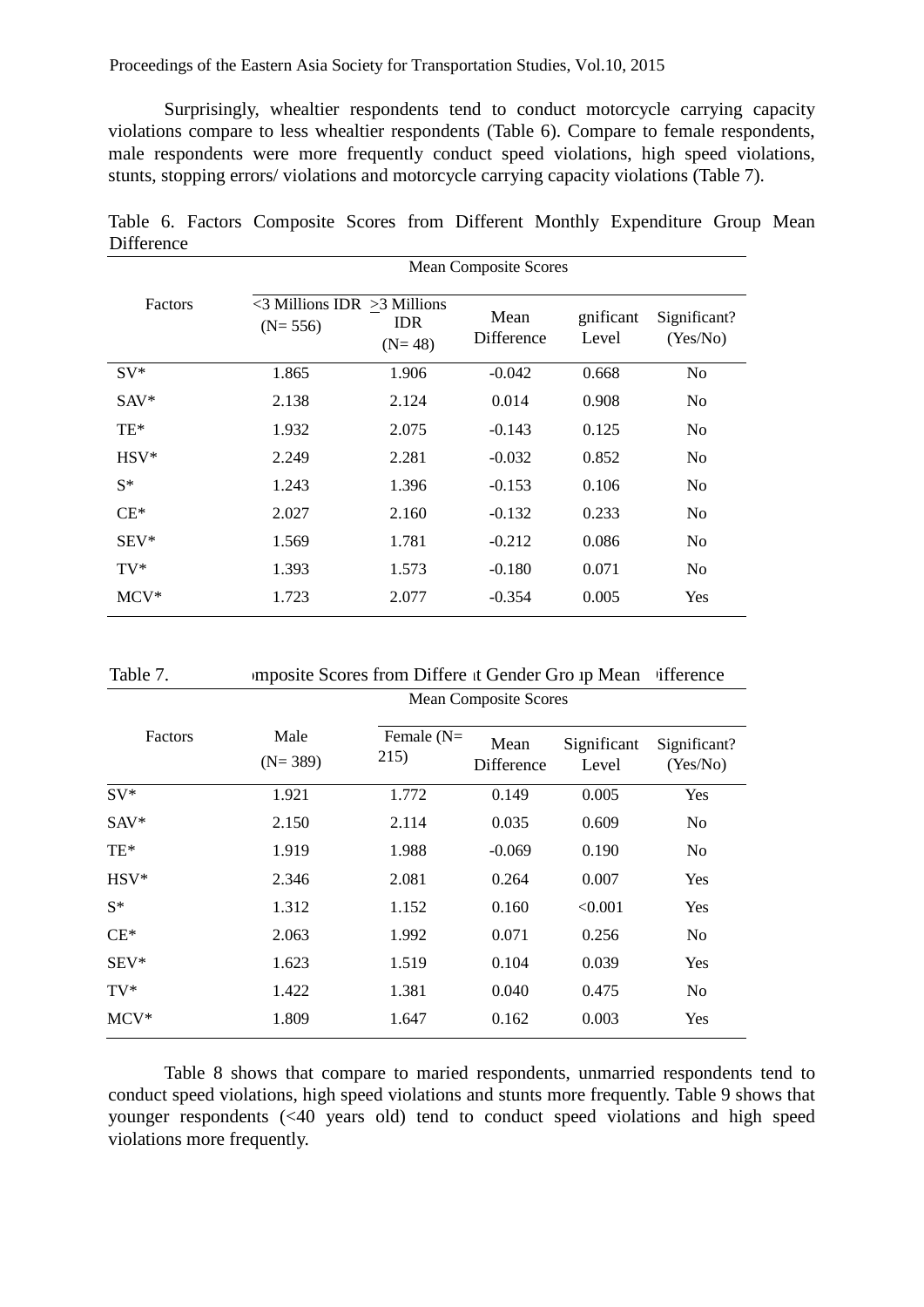Proceedings of the Eastern Asia Society for Transportation Studies, Vol.10, 2015

Table 10 shows the comparison results of mean difference analysis between Putranto and Rostiana (2014b) and this present paper. It can be seen that the only clear distinction was the effect of whealth level and gender. It should be noted that SV\* and HSV\* were originally split from SV.

|         |                                       | Composite Scores     |                          |         |                                      |
|---------|---------------------------------------|----------------------|--------------------------|---------|--------------------------------------|
| Factors | Single/Widow/<br>Widower<br>$(N=451)$ | Maried $(N=$<br>153) | Mean<br>Difference Level |         | Significant Significant?<br>(Yes/No) |
| $SV^*$  | 1.923                                 | 1.706                | 0.217                    | < 0.001 | Yes                                  |
| SAV*    | 2.123                                 | 2.181                | $-0.058$                 | 0.445   | N <sub>0</sub>                       |
| TE*     | 1.954                                 | 1.912                | 0.041                    | 0.469   | No                                   |
| $HSV*$  | 2.338                                 | 1.997                | 0.341                    | 0.001   | Yes                                  |
| $S^*$   | 1.284                                 | 1.170                | 0.114                    | 0.010   | Yes                                  |
| $CE^*$  | 2.065                                 | 1.958                | 0.107                    | 0.101   | N <sub>0</sub>                       |
| $SEV^*$ | 1.590                                 | 1.572                | 0.018                    | 0.751   | No                                   |
| $TV^*$  | 1.385                                 | 1.474                | $-0.089$                 | 0.150   | N <sub>o</sub>                       |
| $MCV^*$ | 1.730                                 | 1.815                | $-0.085$                 | 0.184   | N <sub>0</sub>                       |

Table 8. Factors Composite Scores from Different Marital Status Group Mean Difference Mean  $\mathcal{L}$ 

|  |  | Table 9. Factors Composite Scores from Different Age Group Mean Difference |  |  |
|--|--|----------------------------------------------------------------------------|--|--|
|  |  |                                                                            |  |  |

|         | <b>Mean Composite Scores</b> |                               |                          |         |                                      |  |  |
|---------|------------------------------|-------------------------------|--------------------------|---------|--------------------------------------|--|--|
| Factors | > 40 Years Old<br>$(N=62)$   | $<$ 40 Years Old<br>$(N=542)$ | Mean<br>Difference Level |         | Significant Significant?<br>(Yes/No) |  |  |
| $SV^*$  | 1.638                        | 1.894                         | $-0.256$                 | < 0.001 | Yes                                  |  |  |
| $SAV^*$ | 2.070                        | 2.145                         | $-0.075$                 | 0.488   | <b>No</b>                            |  |  |
| TE*     | 1.881                        | 1.951                         | $-0.070$                 | 0.401   | N <sub>o</sub>                       |  |  |
| $HSV*$  | 1.887                        | 2.293                         | $-0.406$                 | 0.008   | Yes                                  |  |  |
| $S^*$   | 1.177                        | 1.264                         | $-0.086$                 | 0.161   | <b>No</b>                            |  |  |
| $CE^*$  | 1.876                        | 2.056                         | $-0.180$                 | 0.067   | No                                   |  |  |
| $SEV^*$ | 1.669                        | 1.576                         | 0.093                    | 0.262   | No                                   |  |  |
| $TV^*$  | 1.395                        | 1.409                         | $-0.014$                 | 0.879   | No                                   |  |  |
| $MCV^*$ | 1.753                        | 1.751                         | 0.002                    | 0.984   | No                                   |  |  |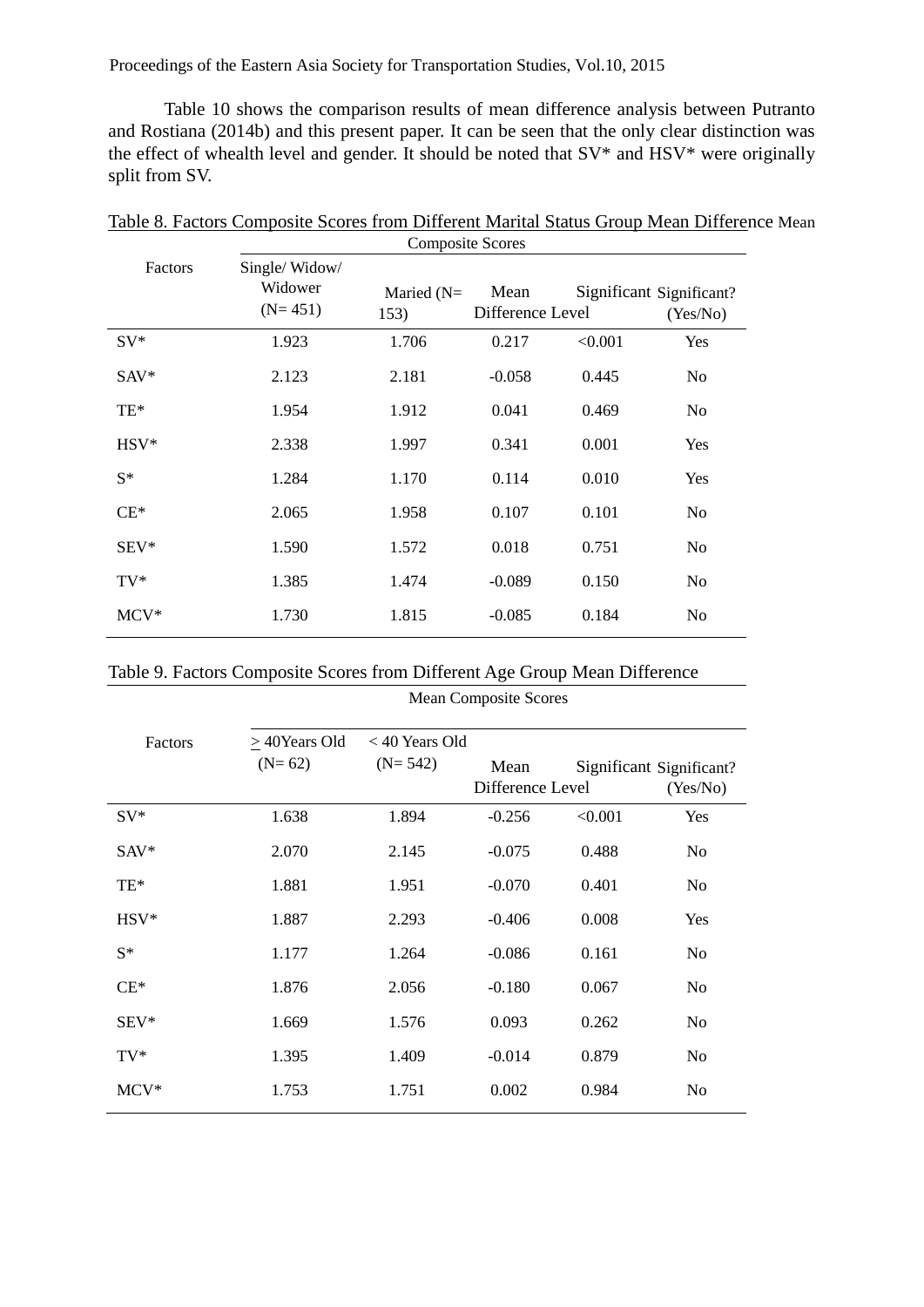| <b>Basis of Grouping</b> | <b>Factors with Statistically Significant Mean Composite Scores Difference</b> |                                   |  |  |  |
|--------------------------|--------------------------------------------------------------------------------|-----------------------------------|--|--|--|
|                          | Putranto and Rostiana (2014b)                                                  | <b>Present Paper</b>              |  |  |  |
| Accident history         | TE, SV, S, CE, SAV, TV                                                         | $SV^*$ , HSV*, CE*, SAV*, TV*     |  |  |  |
| Wealth level             | S                                                                              | $MCV^*$                           |  |  |  |
| Gender                   | SV                                                                             | $SV^*$ , HSV*, $S^*$ , SEV*, MCV* |  |  |  |
| Marital status           | TE, SV, S                                                                      | $SV^*$ , HSV*, S                  |  |  |  |
| Age                      | SV                                                                             | $SV^*$ , $HSV^*$                  |  |  |  |

Table 10. Difference between results from Putranto and Rostiana (2014b) and present paper

# **7. CONCLUSIONS AND RECCOMENDATIONS**

The following conclusions can be made from the analysis that have been carried out in this paper, i.e.:

- Respondents were relatively low skill but low risk riders.
- Stunts were less frequently conducted by respondents.
- Speed violations were dominant within violation behavioru of the respondents.
- Respondents involved in at least an accident in the last one year were more frequently conduct speed violations, safety violations, high speed violations, stunts, control errors and traffic violations.
- Surprisingly, whealtier respondents tend to conduct motorcycle carrying capacity violations compare to less whealtier respondents.
- Compare to female respondents, male respondents were more frequently conduct speed violations, high speed violations, stunts, stopping errors/ violations and motorcycle carrying capacity violations.
- Compare to maried respondents, unmarried respondents tend to conduct speed violations, high speed violations and stunts more frequently.
- Younger respondents (<40 years old) tend to conduct speed violations and high speed violations more frequently.

# **REFERENCES**

- Ali, M, Saeed, M.M.S., Ali, M.M., Haidar, N. (2011). Determinants of helmet use behaviour among employed motorcycle riders in Yazd, Iran based in theory of planned behaviour. *Injury 42.* 864-869.
- Cheng, A.S., Ng, T.C. (2010). Development of a Chinese Motorcycle Rider Driving Violation Questionnaire. *Accident Analysis and Prevention 42,* 1250-1256.
- Elliot, M.A., Bughan, C.J., Sexton, B.F. (2007). Errors and violations in relation to motorcyclists' crash risk. Accident Analysis and Prevention 39, 491-499.
- Fergusson, D.M., Horwood, L.J., 2000. Drink Driving and Traffic Accidents in Young People. *Accident Analysis and Prevention,* 32, pp. 805-814.
- Furnham, A., Saipe, J., (1993). Person. Individ. Diff, Vol. 14, No. 2. Personality Correlates of Convicted Drivers. Great Britain
- Lajunen, T., Parker, D., Summala, H. 2004. The Manchester Driver Behaviour Questionnaire: A Cross-Cultural Study. *Accident Analysis and Prevention*, 36, pp. 231-238.
- Motevalian, S.A., Asadi-Lari, M., Rahimi, Eftekhar, M. (2011). Validation of Persian Version of Motorcycle Rider Behavior Questionnaires. *55th AAAM Annual Conference Annals of Advances in Automotive Medicine October 3 5, 2011.*